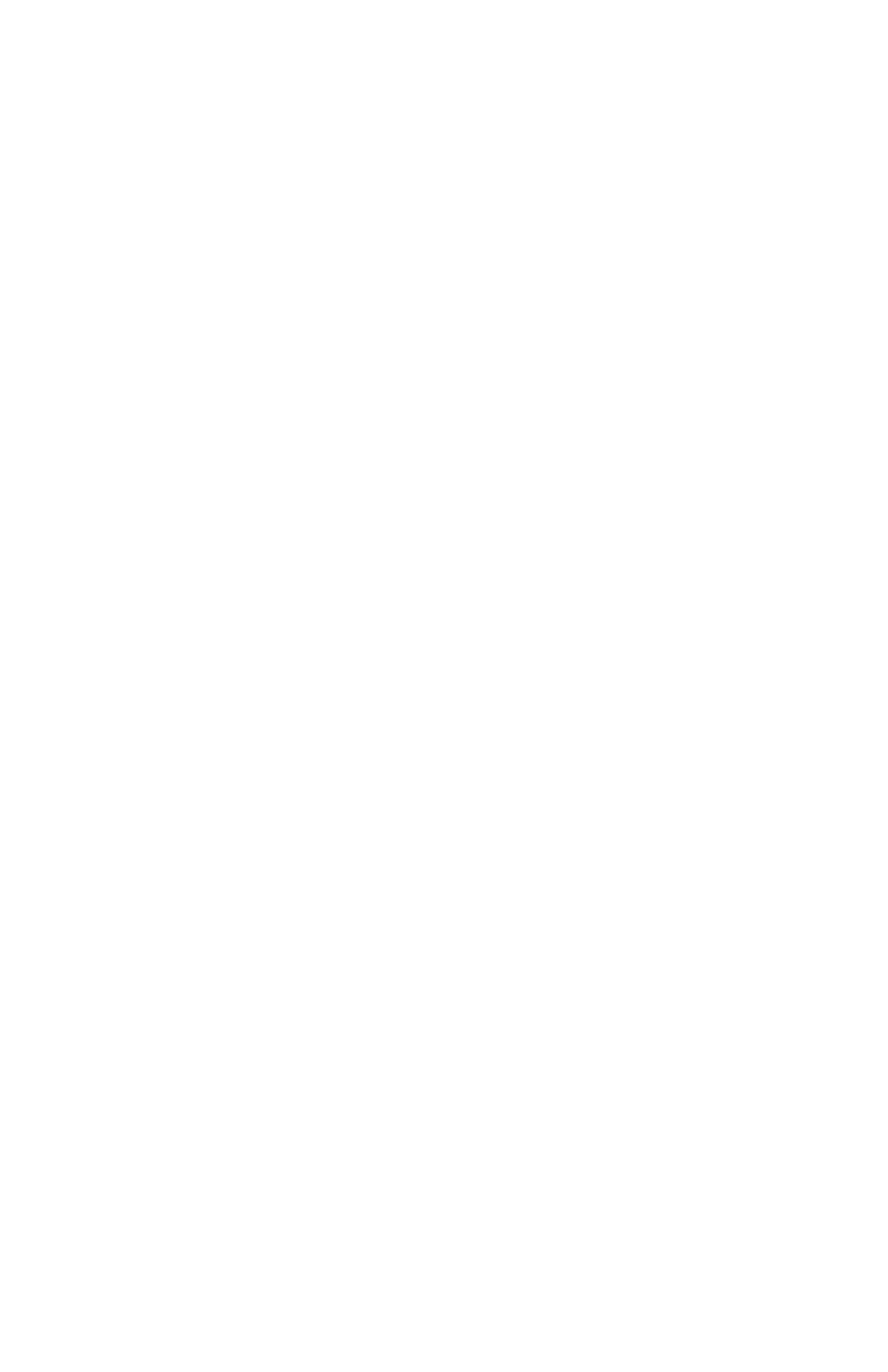# **Project Tracking & Rollup**

*D A S H B O A R D*



Generic Names Supporting Organization

|                                                                                                                          | <b>Project Roster</b> |            |                                    |                           |                            |
|--------------------------------------------------------------------------------------------------------------------------|-----------------------|------------|------------------------------------|---------------------------|----------------------------|
| Participant                                                                                                              | Participant Type      | Role       | Participation<br><b>Start Date</b> | Participation<br>End Date | Legacy SOI Link            |
| Group Selected / Nominated By: Group Name<br>At-Large Advisory Committee (ALAC)                                          |                       |            |                                    |                           |                            |
| <b>TV Gopal</b>                                                                                                          | Participant           |            | 05/25/21                           |                           | https://community.icann.or |
| Hadia Elminiawi                                                                                                          | Participant           |            | 07/14/21                           |                           | https://community.icann.or |
| Satish Babu                                                                                                              | Member                |            | 05/25/21                           |                           | https://community.icann.or |
|                                                                                                                          |                       |            |                                    |                           |                            |
| Lianna Galstyan                                                                                                          | Member                |            | 05/25/21                           |                           | https://community.icann.or |
| Abdulkarim Oloyede                                                                                                       | Member                |            | 05/25/21                           |                           | https://community.icann.or |
| Justine Chew                                                                                                             | Member                | Vice-chair | 05/25/21                           |                           | https://community.icann.or |
| Group Selected / Nominated By: Group Name<br><b>Commercial Business Users Constituency (BC)</b>                          |                       |            |                                    |                           |                            |
| Mark William Datysgeld                                                                                                   | Member                |            | 05/25/21                           |                           | https://community.icann.or |
| Group Selected / Nominated By: Group Name<br><b>Expedited Policy Development Process - IDNs</b>                          |                       |            |                                    |                           |                            |
| Donna Austin                                                                                                             | Member                | Chair      | 08/10/21                           |                           | https://community.icann.or |
| Group Selected / Nominated By: Group Name<br><b>GNSO Council</b>                                                         |                       |            |                                    |                           |                            |
| <b>Ekue Farell Folly</b>                                                                                                 | Member                | Liaison    | 07/27/21                           |                           | https://community.icann.or |
| Group Selected / Nominated By: Group Name<br><b>Governmental Advisory Committee (GAC)</b>                                |                       |            |                                    |                           |                            |
| Hamza Onoruoiza Salami                                                                                                   | Participant           |            | 05/25/21                           |                           | https://community.icann.or |
| T. Santhosh                                                                                                              | Member                |            | 05/25/21                           |                           | https://community.icann.or |
| Nigel Hickson                                                                                                            | Member                |            | 07/12/21                           |                           | https://community.icann.or |
| Group Selected / Nominated By: Group Name                                                                                |                       |            |                                    |                           |                            |
| <b>ICANN Board</b>                                                                                                       |                       |            |                                    |                           |                            |
| Edmon Chung                                                                                                              | Member                | Liaison    | 07/27/21                           |                           | https://community.icann.or |
| Akinori Maemura                                                                                                          | Member                | Liaison    | 11/18/21                           |                           | https://community.icann.or |
| Group Selected / Nominated By: Group Name<br>Independent                                                                 |                       |            |                                    |                           |                            |
| Abdalmonem Galila                                                                                                        | Participant           |            | 05/25/21                           |                           | https://community.icann.or |
| Gao Lei                                                                                                                  | Participant           |            | 05/25/21                           |                           | https://community.icann.or |
| Nabil Benamar                                                                                                            | Participant           |            | 05/25/21                           |                           | https://community.icann.or |
| Lisa Liang                                                                                                               | Participant           |            | 05/25/21                           |                           | https://community.icann.or |
| Anil Jain                                                                                                                | Participant           |            | 07/30/21                           |                           | https://community.icann.or |
| Quoc Pham                                                                                                                | Participant           |            | 08/13/21                           |                           | https://community.icann.or |
| Kenny Huang                                                                                                              | Guest                 |            | 10/26/21                           | 10/26/21                  |                            |
| Group Selected / Nominated By: Group Name<br>Intellectual Property Constituency (IPC)                                    |                       |            |                                    |                           |                            |
| <b>Brian King</b>                                                                                                        | Member                |            | 05/25/21                           | 11/08/21                  | https://community.icann.or |
|                                                                                                                          |                       |            |                                    |                           |                            |
| Jeffrey Neuman<br>Group Selected / Nominated By: Group Name<br>Internet Corporation for Assigned Names & Numbers (ICANN) | Member                |            | 05/25/21                           |                           | https://community.icann.or |
| Michael Karakash                                                                                                         | Staff - Assigned      | Liaison    | 05/25/21                           |                           |                            |
| Steve Chan                                                                                                               | Staff - Assigned      |            | 05/25/21                           |                           |                            |
| <b>Emily Barabas</b>                                                                                                     | Staff - Assigned      |            | 05/25/21                           |                           |                            |
| <b>Terri Agnew</b>                                                                                                       | Staff - Assigned      |            | 05/25/21                           |                           |                            |
| Sarmad Hussain                                                                                                           | Staff - Assigned      | Liaison    | 05/25/21                           |                           |                            |
|                                                                                                                          |                       |            | 05/25/21                           |                           |                            |
| Nathalie Peregrine                                                                                                       | Staff - Assigned      |            |                                    |                           |                            |
| Pitinan Kooarmornpatana                                                                                                  | Staff - Assigned      |            | 05/25/21                           |                           |                            |
| Ariel Liang                                                                                                              | Staff - Assigned      |            | 05/25/21                           |                           |                            |
| Julie Bisland                                                                                                            | Staff - Assigned      |            | 05/25/21                           |                           |                            |
| Michelle DeSmyter                                                                                                        | Staff - Assigned      |            | 08/18/21                           |                           |                            |
| Devan Reed                                                                                                               | Staff - Assigned      |            | 12/02/21                           |                           |                            |
| Group Selected / Nominated By: Group Name<br>Internet Service Providers and Connectivity Providers Constituency (ISPCP)  |                       |            |                                    |                           |                            |
| Christian Dawson                                                                                                         | Participant           |            | 07/12/21                           |                           | https://community.icann.or |
| Group Selected / Nominated By: Group Name<br>Non-Commercial Stakeholder Group (NCSG)                                     |                       |            |                                    |                           |                            |
| Tomslin Samme-Nlar                                                                                                       | Member                |            | 05/25/21                           |                           | https://community.icann.or |
| Akinremi Peter Taiwo                                                                                                     | Member                |            | 07/15/21                           |                           | https://community.icann.or |
| Group Selected / Nominated By: Group Name<br>Registrar Stakeholder Group (RrSG)                                          |                       |            |                                    |                           |                            |
| Michael Bauland                                                                                                          | Member                |            | 05/25/21                           |                           | https://community.icann.or |
| Duowei Chen                                                                                                              | Member                |            | 09/26/21                           |                           | https://community.icann.or |
| Group Selected / Nominated By: Group Name                                                                                |                       |            |                                    |                           |                            |
| <b>Registry Stakeholder Group (RySG)</b>                                                                                 |                       |            |                                    |                           |                            |
| Jennifer Chung                                                                                                           | Participant           |            | 05/25/21                           |                           | https://communitv.icann.or |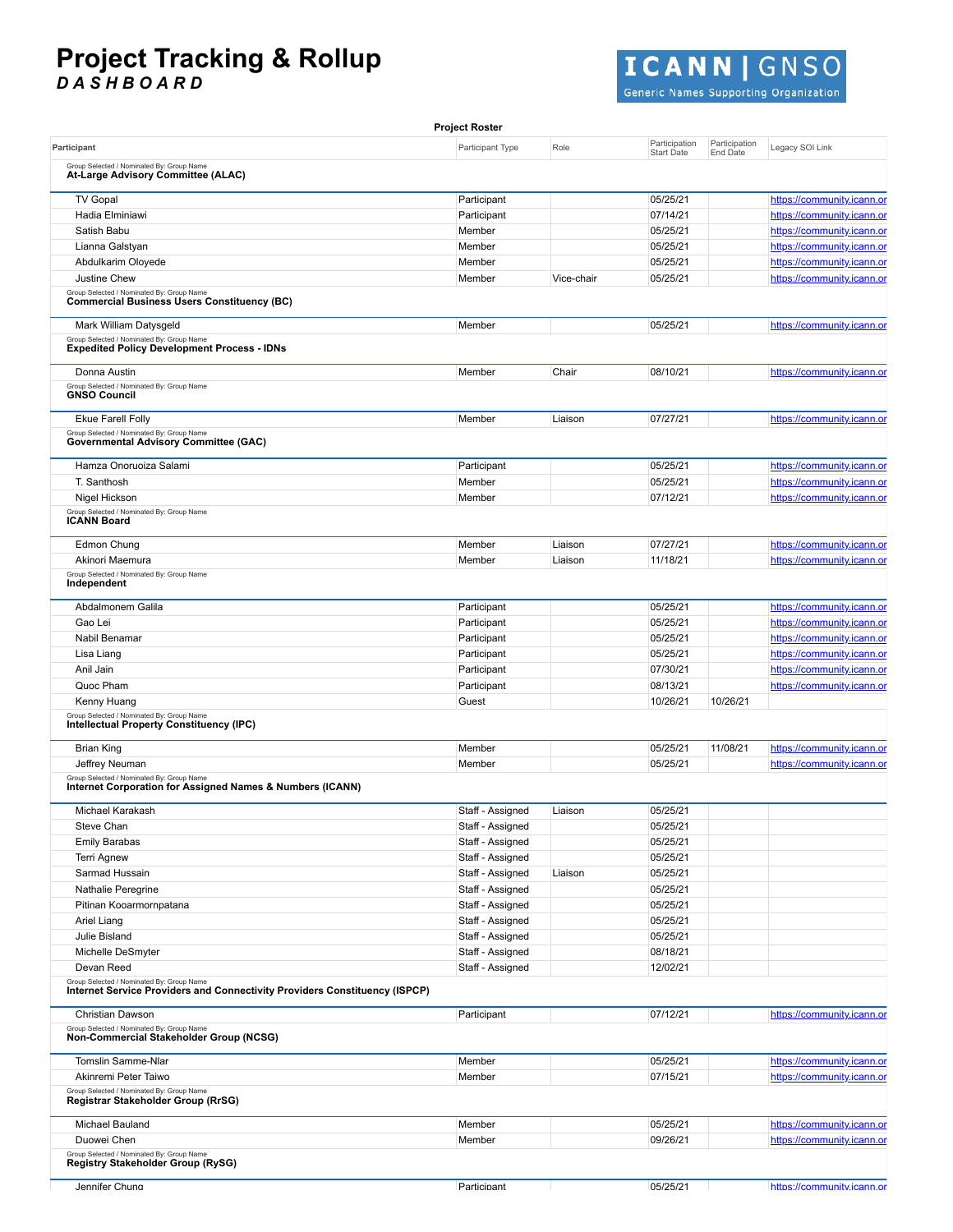|                     | $\sim \sim \sim \sim \sim \sim \sim$ | $- - - - - - -$ | <u>The present executives in present in the</u> |
|---------------------|--------------------------------------|-----------------|-------------------------------------------------|
| Jerry Sen           | Participant                          | 05/25/21        | https://community.icann.or                      |
| Wei (Wesley) Wang   | Participant                          | 07/13/21        | https://community.icann.or                      |
| Maxim Alzoba        | Member                               | 05/25/21        | https://community.icann.or                      |
| Joseph Chiu-Kit Yee | Member                               | 07/06/21        | https://community.icann.or                      |
| Dennis Tan Tanaka   | Member                               | 05/25/21        | https://community.icann.or                      |
|                     |                                      |                 |                                                 |

Group Selected / Nominated By: Group Name **Security and Stability Advisory Committee (SSAC)**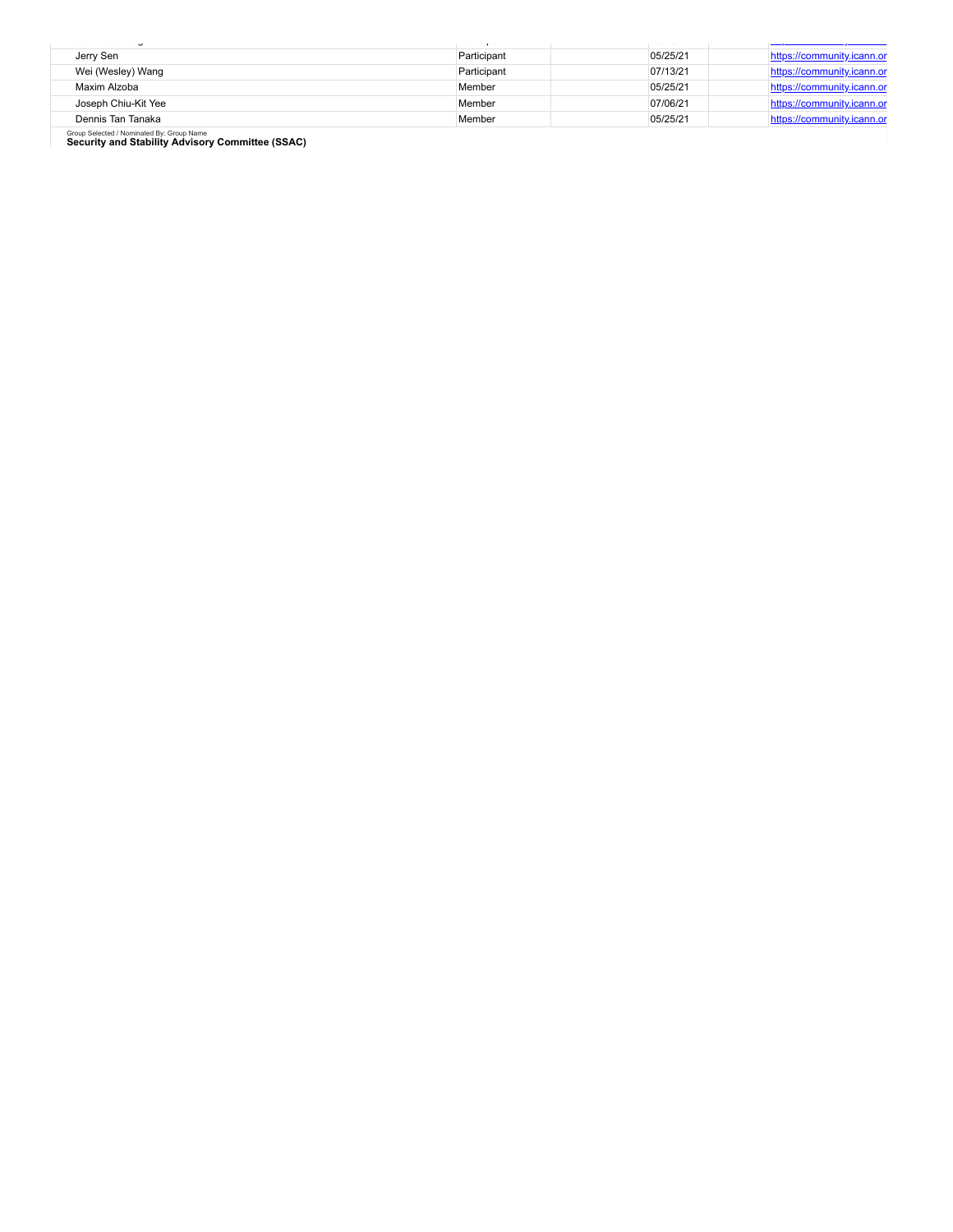### **Project Tracking & Rollup** *D A S H B O A R D*

**ICANN | GNSO** Generic Names Supporting Organization

#### **Work-Plan Activity Metrics**



#### Action\_Items Milestones Work\_Plan

#### **Mailman Activity**



**Meeting Activity**





| <b>Plenary Attendance</b>                          |             |                |            |
|----------------------------------------------------|-------------|----------------|------------|
| <b>Group Represented</b>                           | Invited Qty | Attended Qty   | Attendance |
| <b>Total</b>                                       | Sum<br>656  | Sum<br>447     | $68.1\%$   |
| Primary                                            | Sum         | Sum            | Avg        |
| At-Large Advisory Committee (ALAC)                 | 124         | 100            | $80.6\%$   |
| Attendee Name                                      | Sum         | Sum            | Avg        |
| Abdulkarim Oloyede                                 | 21          | 18             | 85.7%      |
| Attendee Name                                      | Sum         | Sum            | Avg        |
| <b>Hadia Elminiawi</b>                             | 21          | 20             | 95.2%      |
| Attendee Name                                      | Sum         | Sum            | $100.0\%$  |
| <b>Justine Chew</b>                                | 21          | 21             |            |
| Attendee Name                                      | Sum         | Sum            | Avg        |
| Lianna Galstyan                                    | 21          | 16             | 76.2%      |
| Attendee Name                                      | Sum         | Sum            | $90.5\%$   |
| <b>Satish Babu</b>                                 | 21          | 19             |            |
| Attendee Name                                      | Sum         | Sum            | Avg        |
| <b>TV Gopal</b>                                    | 19          | 6              | 31.6%      |
| Primary                                            | Sum         | Sum            | Avg        |
| <b>Commercial Business Users Constituency (BC)</b> | 21          | $\overline{2}$ | 9.5%       |
| Attendee Name                                      | Sum         | Sum            | Avg        |
| <b>Mark William Datysgeld</b>                      | 21          | $\overline{2}$ | 9.5%       |

Primary Sum Sum Avg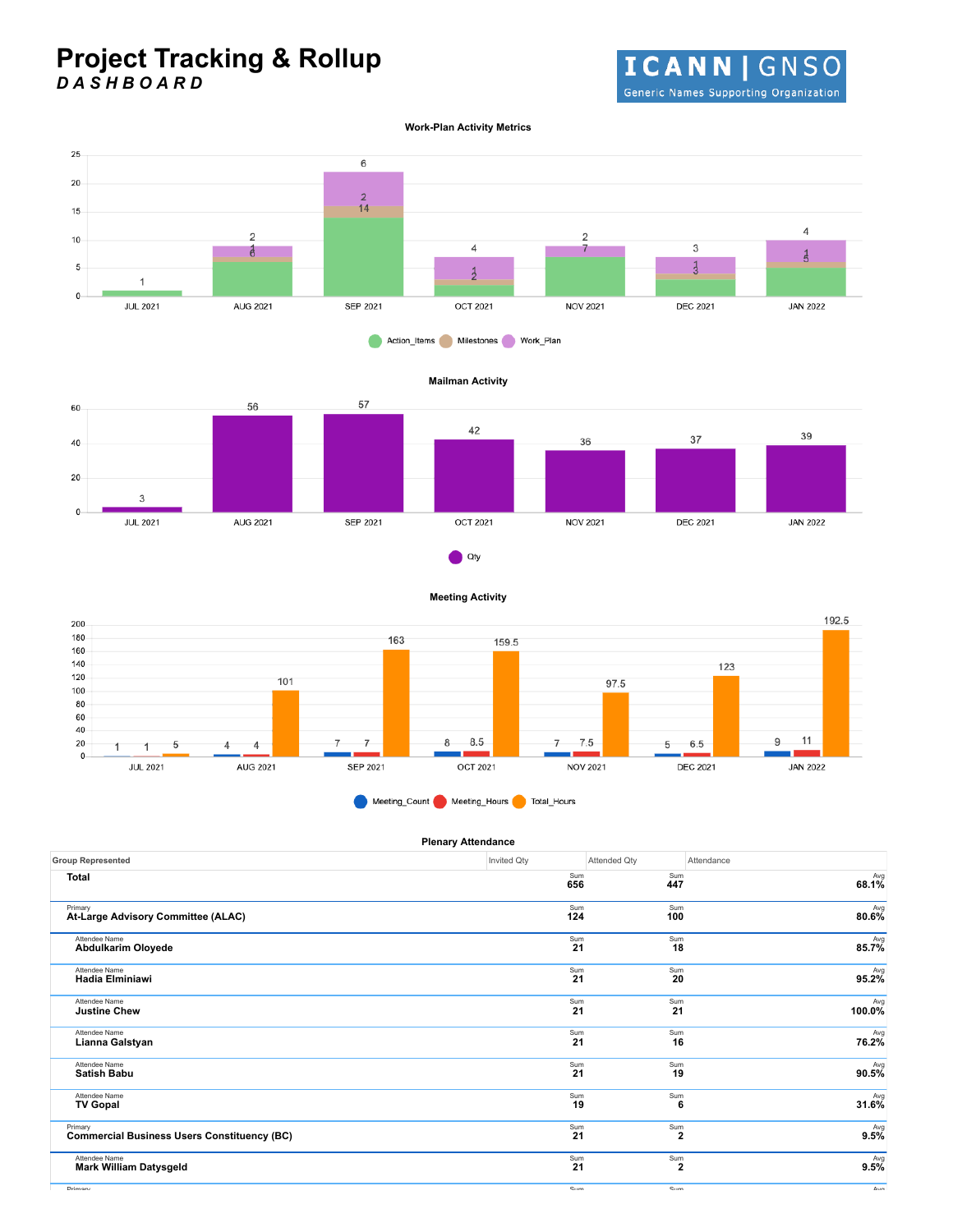| miniary                                                                    | oum                    | oum                    | 95.2%                                   |
|----------------------------------------------------------------------------|------------------------|------------------------|-----------------------------------------|
| <b>Expedited Policy Development Process - IDNs</b>                         | 21                     | 20                     |                                         |
| Attendee Name                                                              | Sum                    | Sum                    | Avg                                     |
| Donna Austin                                                               | 21                     | 20                     | 95.2%                                   |
| Primary                                                                    | Sum                    | Sum                    | Avg                                     |
| <b>GNSO Council</b>                                                        | 21                     | 17                     | 81.0%                                   |
| Attendee Name                                                              | Sum                    | Sum                    | Avg                                     |
| <b>Ekue Farell Folly</b>                                                   | 21                     | 17                     | 81.0%                                   |
| Primary                                                                    | Sum                    | Sum                    | Avg                                     |
| <b>Governmental Advisory Committee (GAC)</b>                               | 62                     | 44                     | 71.0%                                   |
| Attendee Name                                                              | Sum                    | Sum                    | Avg                                     |
| Hamza Onoruoiza Salami                                                     | 20                     | 14                     | 70.0%                                   |
| Attendee Name                                                              | Sum                    | Sum                    | Avg                                     |
| <b>Nigel Hickson</b>                                                       | 21                     | 15                     | 71.4%                                   |
| Attendee Name                                                              | Sum                    | Sum                    | Avg                                     |
| T. Santhosh                                                                | 21                     | 15                     | 71.4%                                   |
| Primary                                                                    | Sum                    | Sum                    | Avg                                     |
| <b>ICANN Board</b>                                                         | 28                     | 27                     | 96.4%                                   |
| Attendee Name<br>Akinori Maemura                                           | $\frac{\text{Sum}}{7}$ | $\frac{\text{Sum}}{7}$ | Avg<br>100.0%                           |
| Attendee Name                                                              | Sum                    | Sum                    | Avg                                     |
| <b>Edmon Chung</b>                                                         | 21                     | 20                     | 95.2%                                   |
| Primary                                                                    | Sum                    | Sum                    | Avg                                     |
| Independent                                                                | 119                    | 54                     | 45.4%                                   |
| Attendee Name                                                              | Sum                    | Sum                    | Avg                                     |
| Abdalmonem Galila                                                          | 20                     | $\mathbf{2}$           | 10.0%                                   |
| Attendee Name                                                              | Sum                    | Sum                    | Avg                                     |
| <b>ANIL JAIN</b>                                                           | 21                     | 18                     | 85.7%                                   |
| Attendee Name                                                              | Sum                    | Sum                    | $5.3\%$                                 |
| Gao Lei                                                                    | 19                     | 1                      |                                         |
| Attendee Name                                                              | Sum                    | Sum                    | Avg                                     |
| Kenny Huang                                                                | $\mathbf{1}$           | 1                      | 100.0%                                  |
| Attendee Name                                                              | Sum                    | Sum                    | Avg                                     |
| Lisa Liang                                                                 | 21                     | 20                     | 95.2%                                   |
| Attendee Name                                                              | Sum                    | Sum                    | Avg                                     |
| Nabil Benamar                                                              | 19                     | 0                      | 0.0%                                    |
| Attendee Name                                                              | Sum                    | Sum                    | Avg                                     |
| Quoc Pham                                                                  | 18                     | 12                     | 66.7%                                   |
| Primary                                                                    | Sum                    | Sum                    | Avg                                     |
| <b>Intellectual Property Constituency (IPC)</b>                            | 34                     | 27                     | 79.4%                                   |
| Attendee Name                                                              | Sum                    | Sum                    | Avg                                     |
| <b>Brian King</b>                                                          | 13                     | 10                     | 76.9%                                   |
| Attendee Name                                                              | Sum                    | Sum                    | Avg                                     |
| Jeffrey Neuman                                                             | 21                     | 17                     | 81.0%                                   |
| Primary                                                                    | Sum                    | Sum                    | Avg                                     |
| Internet Service Providers and Connectivity Providers Constituency (ISPCP) | 20                     | 9                      | 45.0%                                   |
| Attendee Name                                                              | Sum                    | Sum                    | Avg                                     |
| <b>Christian Dawson</b>                                                    | 20                     | 9                      | 45.0%                                   |
| Primary                                                                    | Sum                    | Sum                    | Avg                                     |
| Non-Commercial Stakeholder Group (NCSG)                                    | 42                     | 15                     | 35.7%                                   |
| Attendee Name                                                              | Sum                    | Sum                    | $\boldsymbol{33.3\%}^{\mathrm{Avg}}$    |
| Akinremi Peter Taiwo                                                       | 21                     | 7                      |                                         |
| Attendee Name                                                              | Sum                    | Sum                    | Avg                                     |
| <b>Tomslin Samme-Nlar</b>                                                  | 21                     | 8                      | 38.1%                                   |
| Primary                                                                    | Sum                    | Sum                    | Avg                                     |
| Registrar Stakeholder Group (RrSG)                                         | 35                     | 30                     | 85.7%                                   |
| Attendee Name                                                              | Sum                    | Sum                    | $78.6\%$                                |
| Duowei Chen                                                                | 14                     | 11                     |                                         |
| Attendee Name                                                              | Sum                    | Sum                    | Avg                                     |
| <b>Michael Bauland</b>                                                     | 21                     | 19                     | $90.5\%$                                |
| Primary                                                                    | Sum                    | Sum                    | $78.2\%$                                |
| <b>Registry Stakeholder Group (RySG)</b>                                   | 124                    | 97                     |                                         |
| Attendee Name                                                              | Sum                    | Sum                    | Avg                                     |
| Dennis Tan Tanaka                                                          | 21                     | 20                     | 95.2%                                   |
| Attendee Name                                                              | Sum                    | Sum                    | $\overset{\text{Avg}}{\textbf{85.0\%}}$ |
| Jennifer Chung                                                             | 20                     | 17                     |                                         |
| Attendee Name                                                              | Sum                    | Sum                    | Avg                                     |
| Jerry Sen                                                                  | 21                     | 21                     | 100.0%                                  |
| Attendee Name                                                              | Sum                    | Sum                    | Avg                                     |
| Joseph Chiu-Kit Yee                                                        | 21                     | 20                     | 95.2%                                   |
| Attendee Name                                                              | Sum                    | Sum                    | Avg                                     |
| <b>Maxim Alzoba</b>                                                        | 21                     | 16                     | 76.2%                                   |
| Attendee Name                                                              | Sum                    | Sum                    | Avg                                     |
| Wei (Wesley) Wang                                                          | 20                     | 3                      | $15.0\%$                                |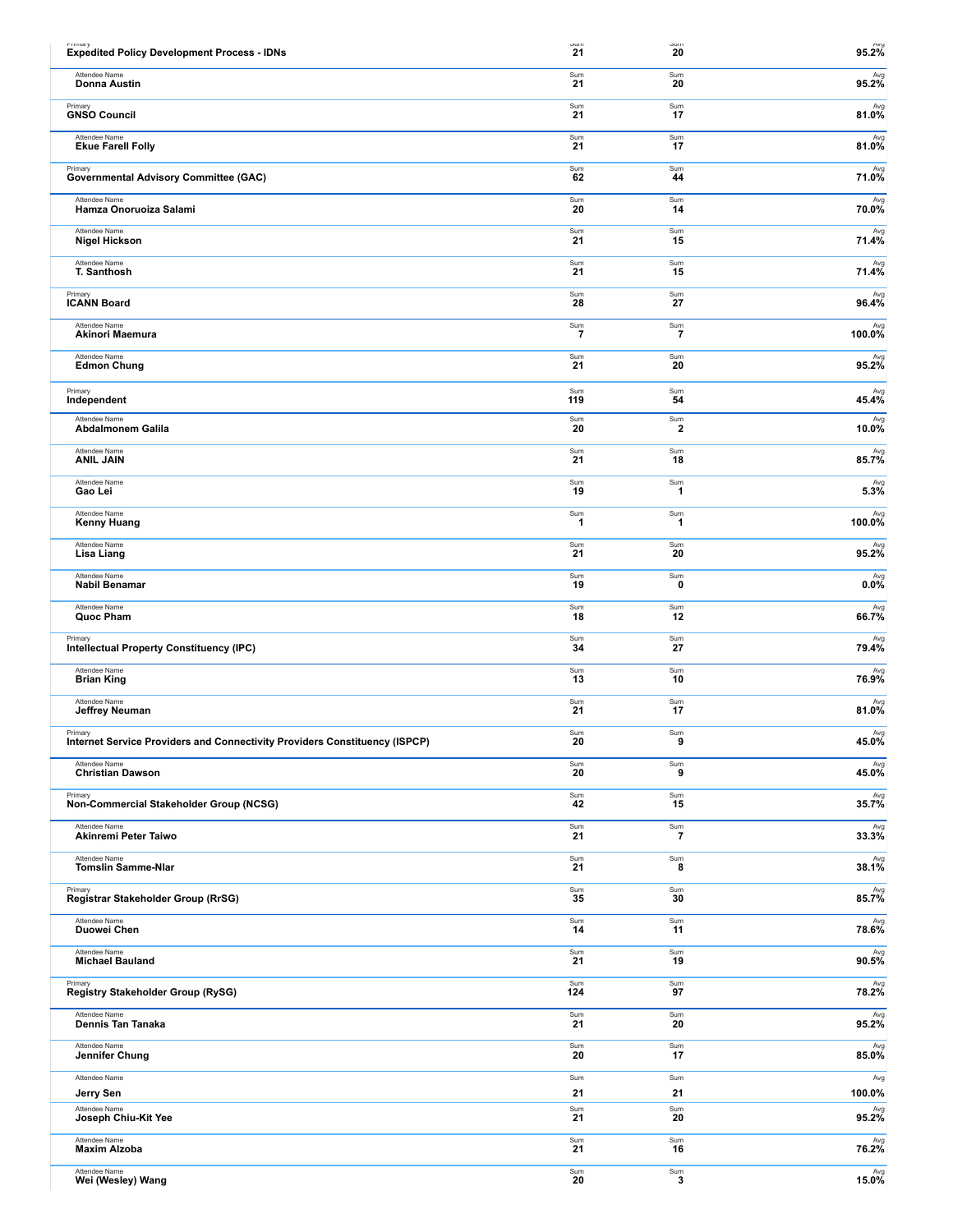| Primary<br>Security and Stability Advisory Committee (SSAC) | Sum | sun | Avo<br>100.0% |
|-------------------------------------------------------------|-----|-----|---------------|
| Attendee Name<br>Jiankang Yao                               | Sum | sun | Avo<br>100.0% |